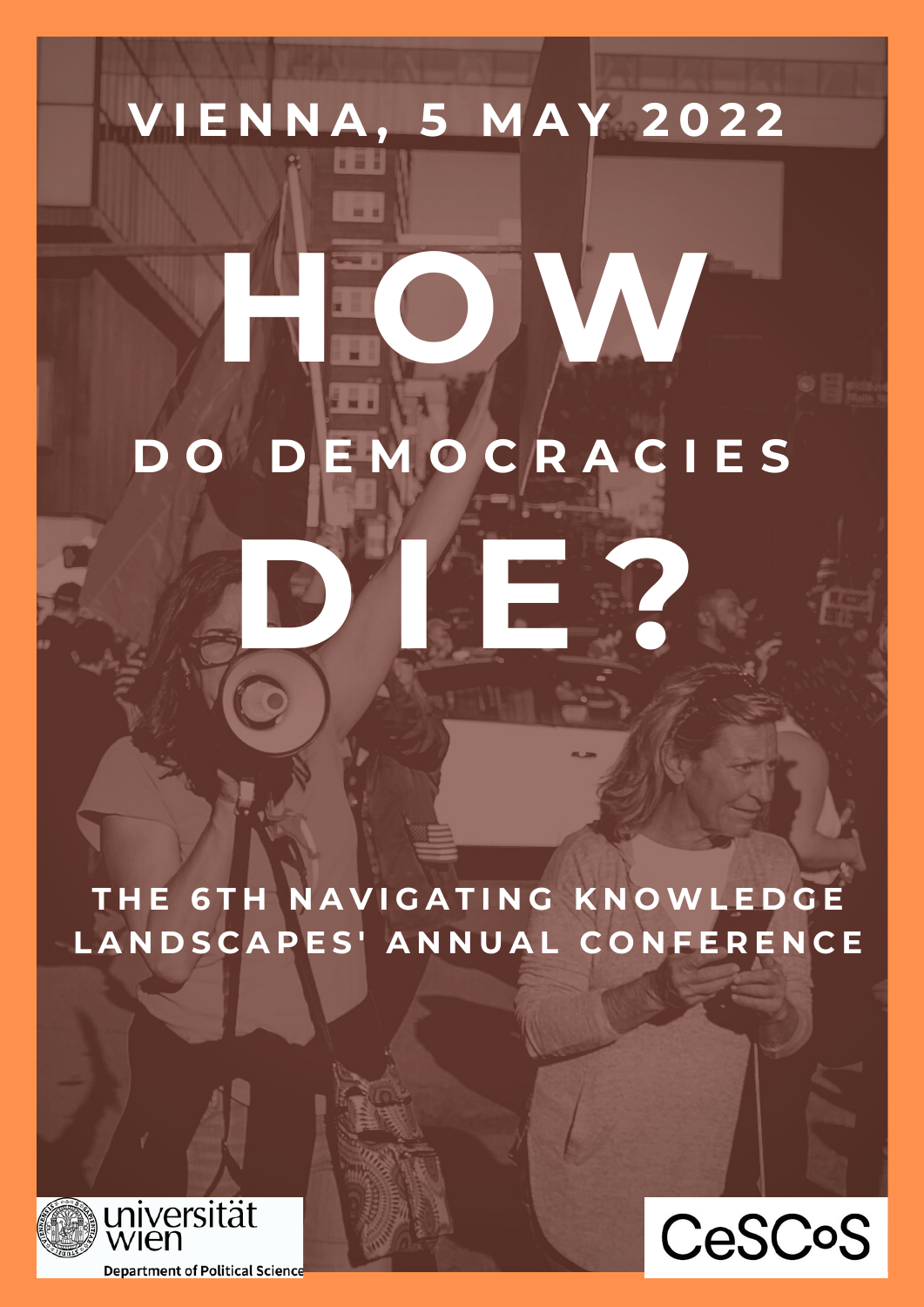

# **How do democracies die? The 6th Navigating Knowledge Landscapes' Annual Conference**

In the last decades, countless books, articles, and reports have speculated, or even diagnosed, deep crises of democracies throughout the world. Although it could be argued that the Covid-19 pandemic has fuelled a crisis of government, rather than a crisis of democracy, in most places, it has doubtlessly increased political polarisation and exacerbated inequalities across and within societies. How democracies die, and what roles digital practices and technologies play in this process, stands in the centre of this one-day multidisciplinary conference.



Thursday, 5 May 2022 **09:00-19:00 CET** 



#### **Alois-Wagner Saal** C3 Centre for International Development Sensengasse 3, 1090 Vienna, Austria



2G & FFP2 Mask

For registration and further information, please contact **natalia.kancelova@univie.ac.at**



**09.00** Coffee

#### **Part I: The problem**

#### **09.30 Keynote**

**Gerda Falkner**, Centre for European Integration Research, Vienna

## *Digital Dangers to Democracy: A Downward Cycle?*

Democracy is a fragile multi-level process whose essential components are all affected by digitalisation. The platform economy (co-)shapes the media landscape that (co-)shapes the behaviour of individuals that (co-)shape governments that may, or may not, effectively regulate the platform economy and digital capitalism more broadly. There is a cycle of either mutual reinforcement or mutual weakening. Considering the specifics of how the 'digital revolution' has proceeded, to date, it seems likely that we see a downward spiral where the components of the political system (at large) drive each other further in the direction of a less democratic system, over and over again. Can ongoing regulatory initiatives and debates, most importantly at EU level, help to turn things around?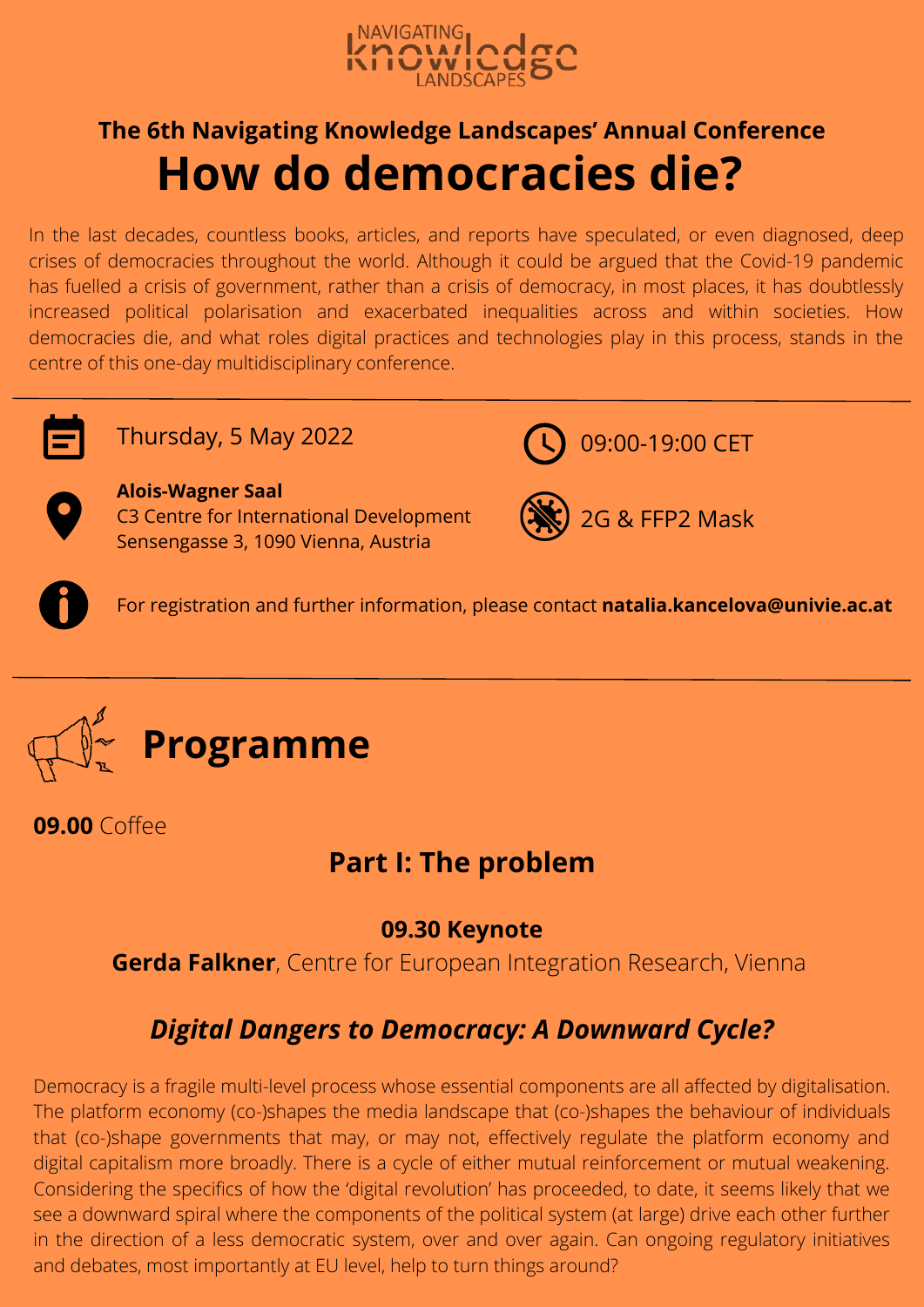#### **Part II: The analysis**

#### **10.30 Panel I.** (Chair: **Anna Lydia Svalastog**)

**Mareike Fenja Bauer**, European New School for Digital Studies, Frankfurt/Oder, DE: *"Anti-feminism in the Context of Corona Conspiracy Theories in Germany"*

**Vanja Kopilaš**, University of Zagreb Faculty of Croatian Studies, Zagreb, HR, and **Srećko Gajović**, University of Zagreb School of Medicine, Croatian Institute for Brain Research, Zagreb, HR: "Digital well-being during the COVID-19 pandemic"

**Barbara Prainsack**, Department of Political Science, University of Vienna, AT, and **Hendrik Wagenaar**, Institute of Advanced Studies (IHS), Vienna, AT: "*The pandemic within: how the 'old normal' got us into trouble"*

**12.45-14.15** Lunch at **VinziRast "mittendrin"** Address: Währinger Straße 19, 1090 Vienna

#### **14.30 Panel II.** (Chair: **Ulf Carmesund**)

**Gülşen Doğan**, Department of International Relations and Political Science, Koç University Istanbul, TR: *"The consolidation of populist-authoritarian rule in the Global South: a comparative study on the online content control in Turkey and Brazil"*

**Ivana Damnjanović**, Faculty of Political Science, University of Belgrade, RS: *"Death of the public sphere?"*